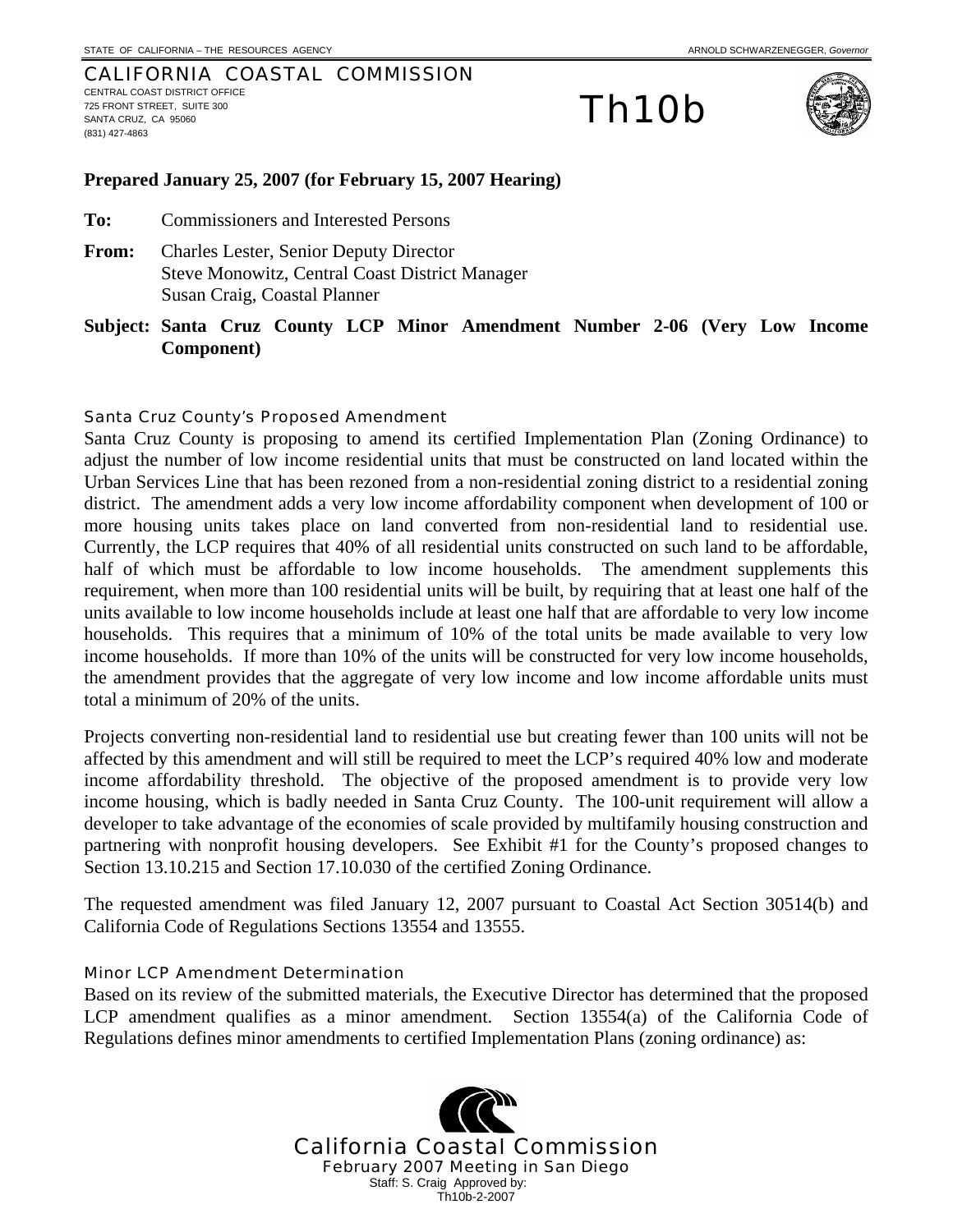*CCR Section 13554(a). Changes in wording which make the use as designated in the zoning ordinances, zoning district maps or other implementing actions more specific and which do not change the kind, location, intensity, or density of use and which are found by the Executive Director of the Commission or the Commission to be consistent with the land use plan as certified by the Commission.* 

Any land within the Urban Services Line proposed for conversion from non-residential use to residential use will require a separate LCP amendment. Thus, the proposed amendment will not change the kind, location, intensity, or density of use allowed by the underlying residential zoning district, as established through the LCP amendment process. The amendment simply refines the LCP's existing system for ensuring that the resulting residential development will include a range of housing types in order to meet the community's housing needs. The amendment will not conflict with any policy or standards contained within the certified Land Use Plan or Chapter 3 of the Coastal Act.

The purpose of this notice is to advise interested parties of the Executive Director's determination (pursuant to CCR Section 13555) that the proposed amendment is minor as defined in CCR Section 13554(a).

## Coastal Commission Concurrence

Pursuant to CCR Section 13555, the Executive Director will report this determination to the Coastal Commission at its February 2007 meeting at the Catamaran Resort Hotel located at 3999 Mission Boulevard in San Diego. The Executive Director will also report any objections to the determination that are received within ten working days of posting of this notice. The proposed minor amendment will be deemed approved and will become effective immediately unless one-third of the appointed members of the Commission request that it be processed as a major LCP amendment (CCR Section 13555(b)).

For further information regarding the proposed LCP amendment or the Commission's procedures, please contact Susan Craig in the Coastal Commission's Central Coast District Office in Santa Cruz at the address or phone number listed above. Objections to the proposed minor LCP amendment should be submitted in writing by February 8, 2007.

Exhibits: Exhibit 1: Proposed Zoning Ordinance Changes Exhibit 2: Board of Supervisors' Resolution

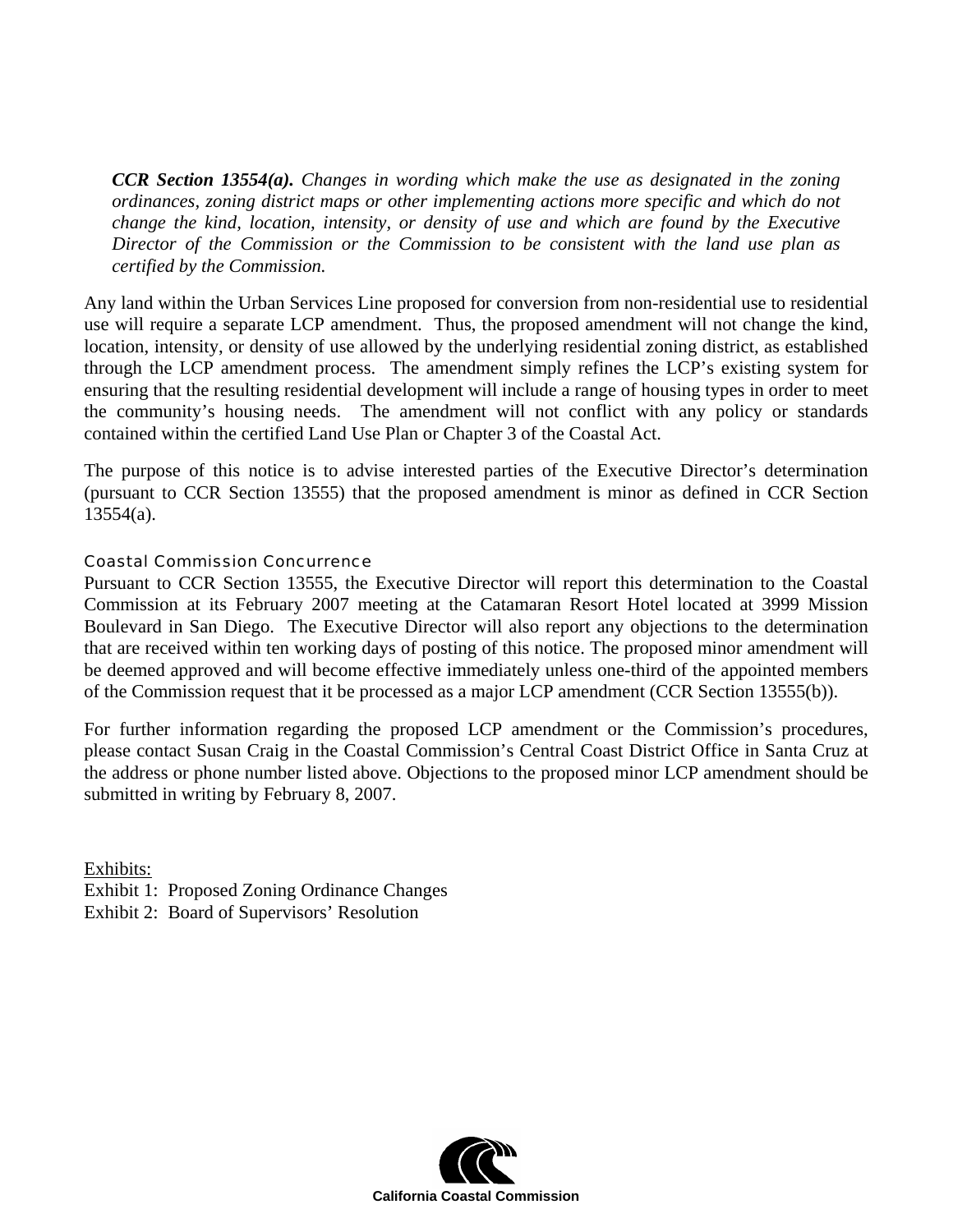## ORDINANCE NO. 4243

## ORDINANCE AMENDMENTS TO COUNTY CODE SECTIONS 13.10.215 AND 17,10,030 ADDING VERY LOW INCOME HOUSING REQUIREMENTS TO THE CONVERSION OF NON RESIDENTIAL LAND TO RESIDENTIAL LAND

The Board of Supervisors of the County of Santa Cruz ordains as follows:

## **SECTION I**

Subsection (a)1 of Section 13.10.215, Zoning Plan Amendment, of the Santa Cruz County Code is hereby amended to read as follows:

(a) 1. To further this intention and to address the housing needs of County residents, the County shall require that within the Urban Services Line, any rezoning from a non-residential zone district to a residential zone district meet the following criteria:

- a. A minimum of 40% of all residential units or parcels resulting from the rezoning shall be affordable. At least one half of the affordable units shall be affordable to low income households. For parcels on which 100 or more units will be created, the units affordable to low income households shall include at least one half that are affordable to very low income households, resulting in a minimum of 10% of the total units being available to very low income households. If more than 10% of the units will be constructed for very low income households, the aggregate of very low and low income affordable units must total a minimum of 20% of the total units. All required affordable units shall be located on-site. If the calculation of the affordable housing obligation under Section 17.10.030(b) results in any fractional obligation above a whole unit, the project developer shall contribute funds equivalent to the fractional amount to the Measure J Trust Fund as provided in Section 17.10.034.
- b. These affordable units shall meet the requirements of Chapter 17.10 of the County Code, as applicable.

#### **SECTION II**

Subsection (b)5 of Section 17.10.030, Inclusionary housing requirements for residential development projects, of the Santa Cruz County Code is hereby amended to read as follows:

(b) 5. Non-residential to residential rezoning and/or General Plan amendment. Non-residential parcels which as a result of a rezoning and/or General Plan Amendment are rezoned or designated as residential shall be

 $\mathbf 1$ 



0459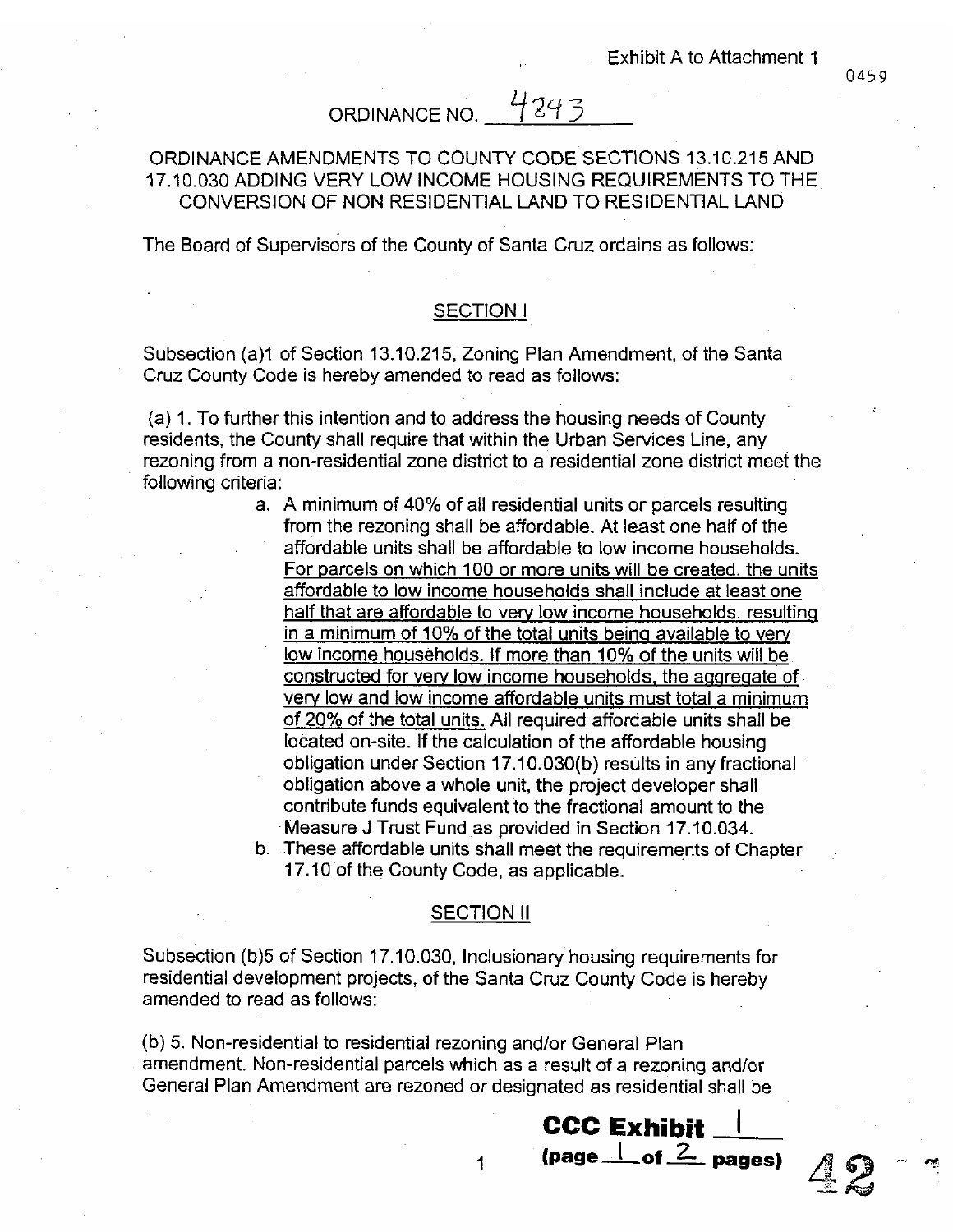0460

required to provide forty (40) percent of the total number of units as affordable in accordance with 13.10.215 (a)  $(1)$ . A minimum of one half of the affordable units shall be affordable to below average (lower) income households. Additionally, in projects that will result in 100 or more new residential units, at least 10% of the total units shall be affordable to very low income households, and the combined number of very low and low income affordable units shall total a minimum of 20% of the total units. All affordable units must be located on-site. Development under these provisions shall only qualify for incentives and concessions relating to site standards as identified in 17,12,040 but are not eligible for additional Density Bonus units. If the calculation of the affordable housing obligation under Section 17,10.030(b) results in any fractional obligation above a whole unit, the project developer shall contribute funds equivalent to the fractional amount to the Measure J Trust Fund as provided in Section 17.10.034. No alternative option for satisfying the affordable requirement is allowed.

## **SECTION III**

This Ordinance shall take effect on the 31<sup>st</sup> day after the date of final passage outside the Coastal Zone and upon certification by the Coastal Commission within the Coastal Zone.

PASSED AND ADOPTED by the Board of Supervisors of the County of Santa Cruz this day of the following vote:

| AYES:    | <b>SUPERVISORS</b> |
|----------|--------------------|
| NOES:    | <b>SUPERVISORS</b> |
| ABSENT:  | <b>SUPERVISORS</b> |
| ABSTAIN: | <b>SUPERVISORS</b> |

## **CHAIRPERSON, BOARD OF SUPERVISORS**

| ATTEST:    |                            |
|------------|----------------------------|
|            | Clerk                      |
|            | APPROVED AS TO FORM:       |
|            |                            |
| Copies to: | <b>Planning Department</b> |

**County Counsel** 

**CCC Exhibit** (page  $\frac{2}{5}$  of  $\frac{2}{5}$  pages)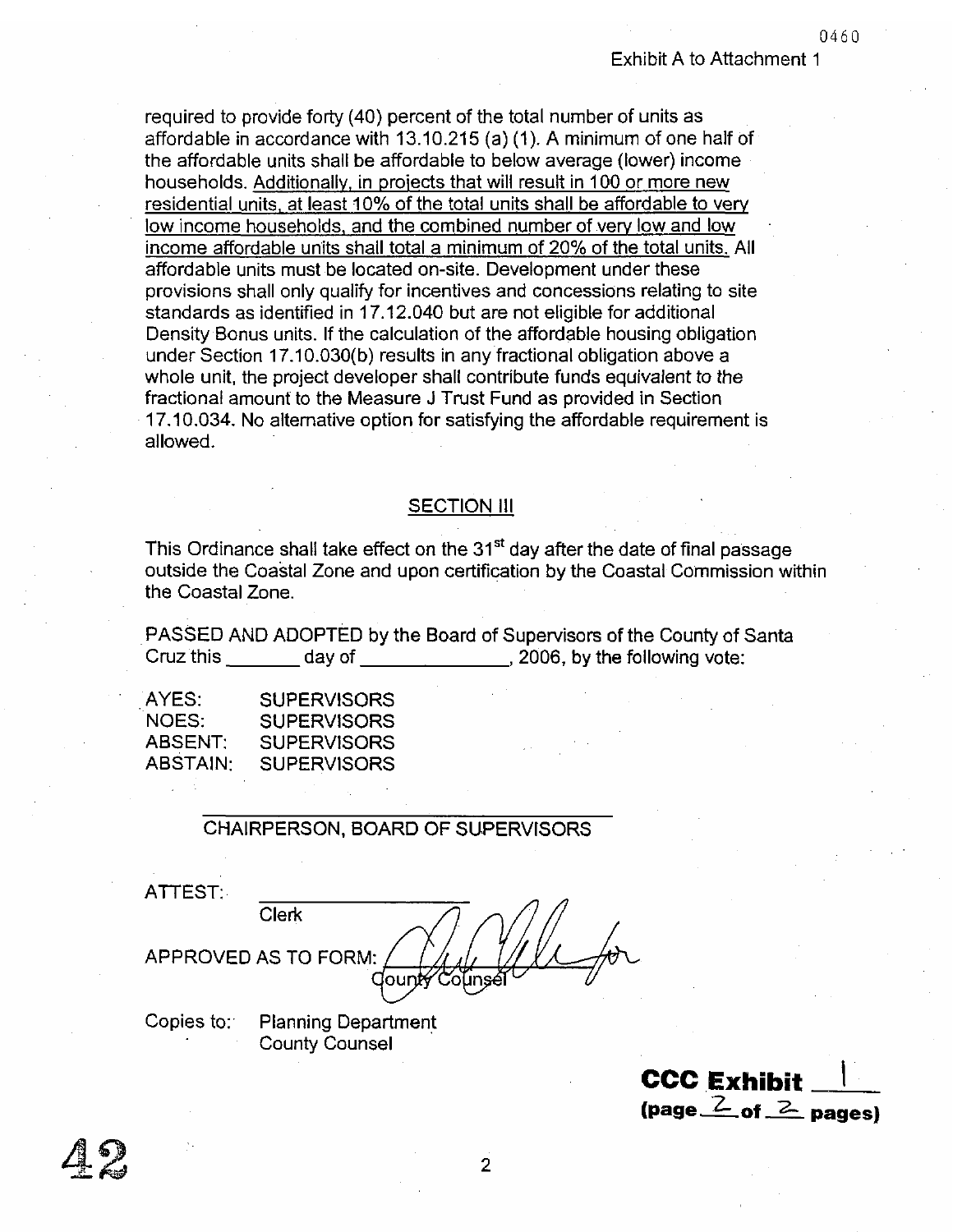Attachment 1

0456

## BEFORE THE BOARD OF SUPERVISORS OF THE COUNTY OF SANTA **CRUZ, STATE OF CALIFORNIA**

## RESOLUTION NO. 390-2006

On the motion of Supervisor: Pirie Duly seconded by Supervisor: Wormhoudt The following resolution is adopted:

## RESOLUTION ADOPTING ORDINANCE AMENDMENTS TO COUNTY CODE SECTIONS 13.10.215 AND 17.10.030 ADDING VERY LOW INCOME HOUSING REQUIREMENTS TO THE CONVERSION OF NON RESIDENTIAL LAND TO **RESIDENTIAL LAND**

WHEREAS, the County of Santa Cruz is among the most expensive housing markets in the nation, and the cost of residential land continues to rise: and

WHEREAS, the disparity between the value of residential land and nonresidential land continues to grow wider; and

WHEREAS, this disparity in value puts pressure on non-residential land to be converted to residential use and development; and

WHEREAS, in the absence of adequate public benefits associated with the conversion of non-residential lands to residential uses, such conversions would be detrimental to the public welfare: 1) by reducing the limited number of existing locations available for other land uses which presently benefit the public welfare by serving the community's commercial, industrial, public facilities, and other needs; and 2) by further exacerbating the housing crisis through facilitating the development of new homes which do not address the needs of the community; and

WHEREAS, the public should benefit from the removal of non-residential land from non-residential use; and

WHEREAS, the pursuit and encouragement of adequate affordable housing alternatives is a high priority; and

WHEREAS, by requiring that such conversions resulting in 100 or more housing units incorporate at least 10% of the units at a price affordable to very low-income households as part of the required 40% affordable units on converted lands, such conversions would provide an additional benefit to the public welfare, offsetting the public detriment that would result from the loss of parcels available to support the community's non-residential needs; and

CCC Exhibit  $^2$ (page  $\frac{1}{2}$  of  $\frac{3}{2}$  pages)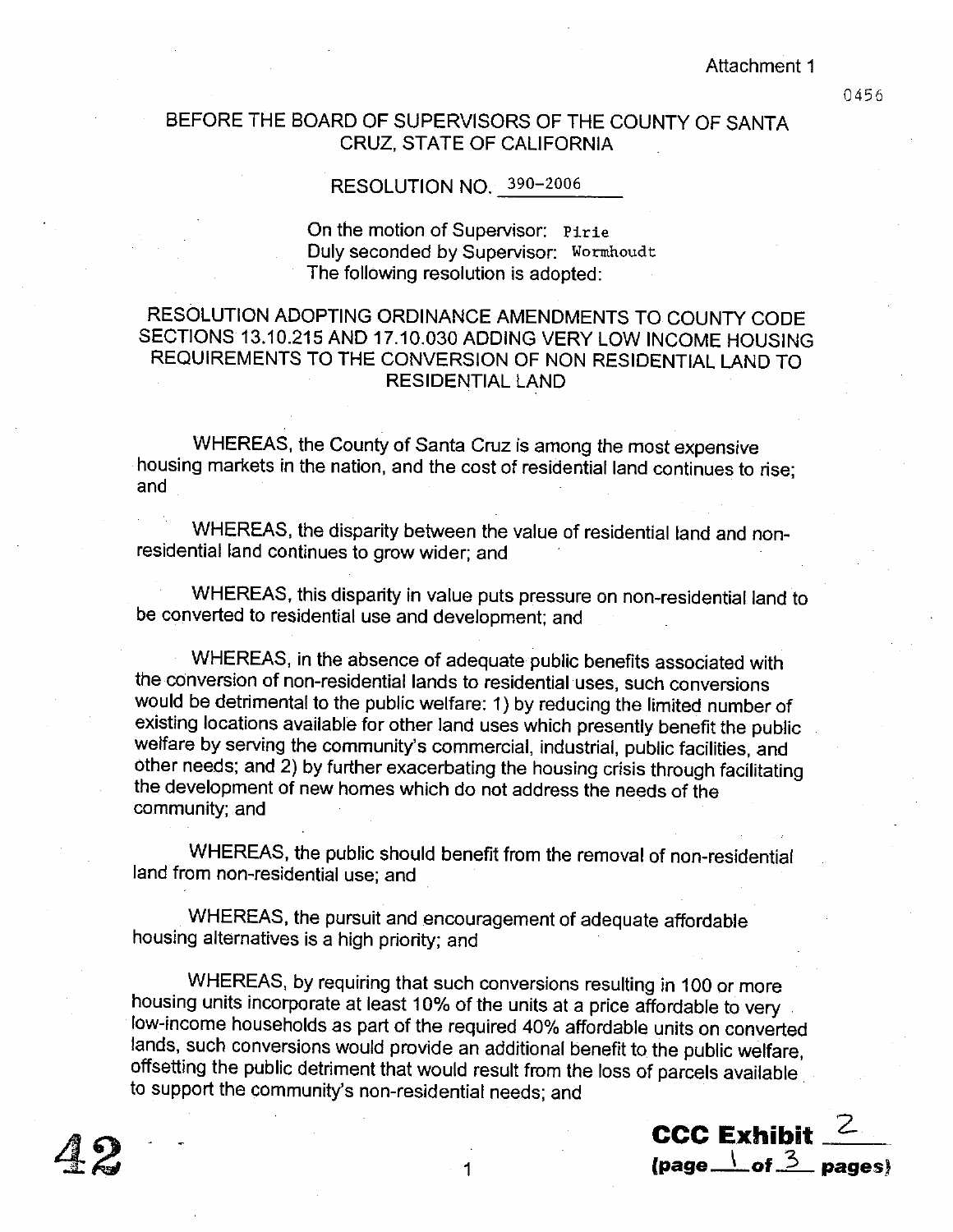#### Attachment 1

0457

WHEREAS, the most appropriate benefit to the community is the provision of affordable housing as a part of any residential development resulting from the conversion of non-residential land to residential; and

WHEREAS, there is an expectation that applications will be filed for conversion of non-residential land to residential land; and

WHEREAS, an ordinance addressing the affordable housing component of a rezoning and General Plan amendment from non-residential to residential is appropriate to address the housing shortage in Santa Cruz County; and

WHEREAS, an amendment to the County Code and the Local Coastal Program is necessary to reflect this goal; and

WHEREAS, the Board of Supervisors has held a duly noticed public hearing and considered the proposed amendments, and all testimony and evidence received at the public hearing; and

WHEREAS, the proposed Local Coastal Program amendments and proposed amendments to the Santa Cruz County Code will be consistent with the policies of the General Plan and Local Coastal Program and other provisions of the County Code, are in compliance with the California Coastal Act, and will contribute to addressing the housing crisis throughout the community; and

WHEREAS, pursuant to the California Environmental Quality Act, an Initial Study was prepared for this action and a Negative Declaration issued by the Environmental Coordinator on July 27, 2005; and

WHEREAS, the Environmental Coordinator has made the determination that this revision does not constitute a new project and therefore the original Negative Declaration applies to this action.

NOW, THEREFORE, BE IT RESOLVED; that the Board of Supervisors hereby finds that the ordinance amendments proposed serve a public benefit; and

BE IT FURTHER RESOLVED, that the Board of Supervisors adopts proposed amendments to County Code amending sections 13.10.215(a)(1) and 17.10.030(b)(5) to require a minimum 10% very low income affordability requirement for conversions of land from non-residential to residential that result in the creation of 100 or more units as set forth in Attachment 1 to Exhibit A, and the Environmental Coordinator's determination under the California Environmental Quality Act as set forth in Exhibit C, and incorporated herein by

**CCC Exhibit**  $\frac{2}{\text{(page 2- of 3 pages)}}$